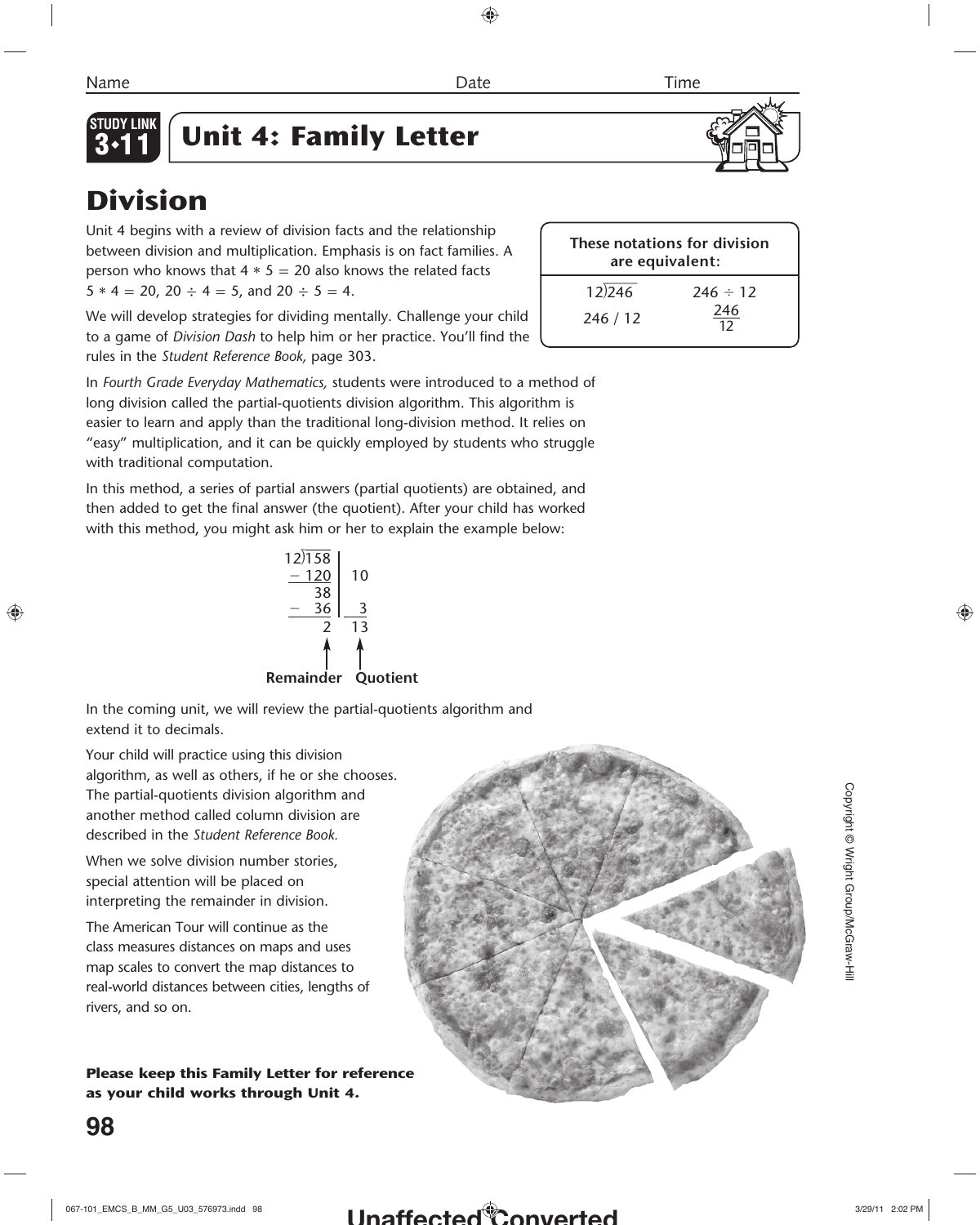

# **Vocabulary**

Important terms in Unit 4:

**dividend** In division, the number that is being divided. For example, in  $35 \div 5 = 7$ , the dividend is 35.

**divisor** In division, the number that divides another number. For example, in  $35 \div 5 = 7$ , the divisor is 5.

**map legend (map key)** A diagram that explains the symbols, markings, and colors on a map.

**map scale** The ratio of a distance on a map, globe, or drawing to an actual distance.

**number sentence** Two expressions with a relation symbol (=, <, >,  $\neq$ ,  $\leq$ , or  $\geq$ ). For example,  $5 + 5 = 10$  and  $6 * (43 + 7) = 300$  are number sentences. Compare to *open sentence.*

**open sentence** A *number sentence* with one or more *variables*. For example,  $x + 3 = 5$  is an open sentence.

**quotient** The result of dividing one number by another number. For example, in  $35 \div 5 = 7$ , the quotient is 7.

**remainder** The amount left over when one number is divided by another number. For example, if 38 books are divided into 5 equal piles, there are 7 books per pile, with 3 books remaining. In symbols,  $38 \div 5 \rightarrow 7$  R3.

**variable** A letter or other symbol that represents a number. A variable can represent one specific number. For example, in the number sentence  $5 + n = 9$ , only  $n = 4$  makes the sentence true. A variable may also stand for many different numbers. For example,  $x + 2 < 10$  is true if *x* is any number less than 8.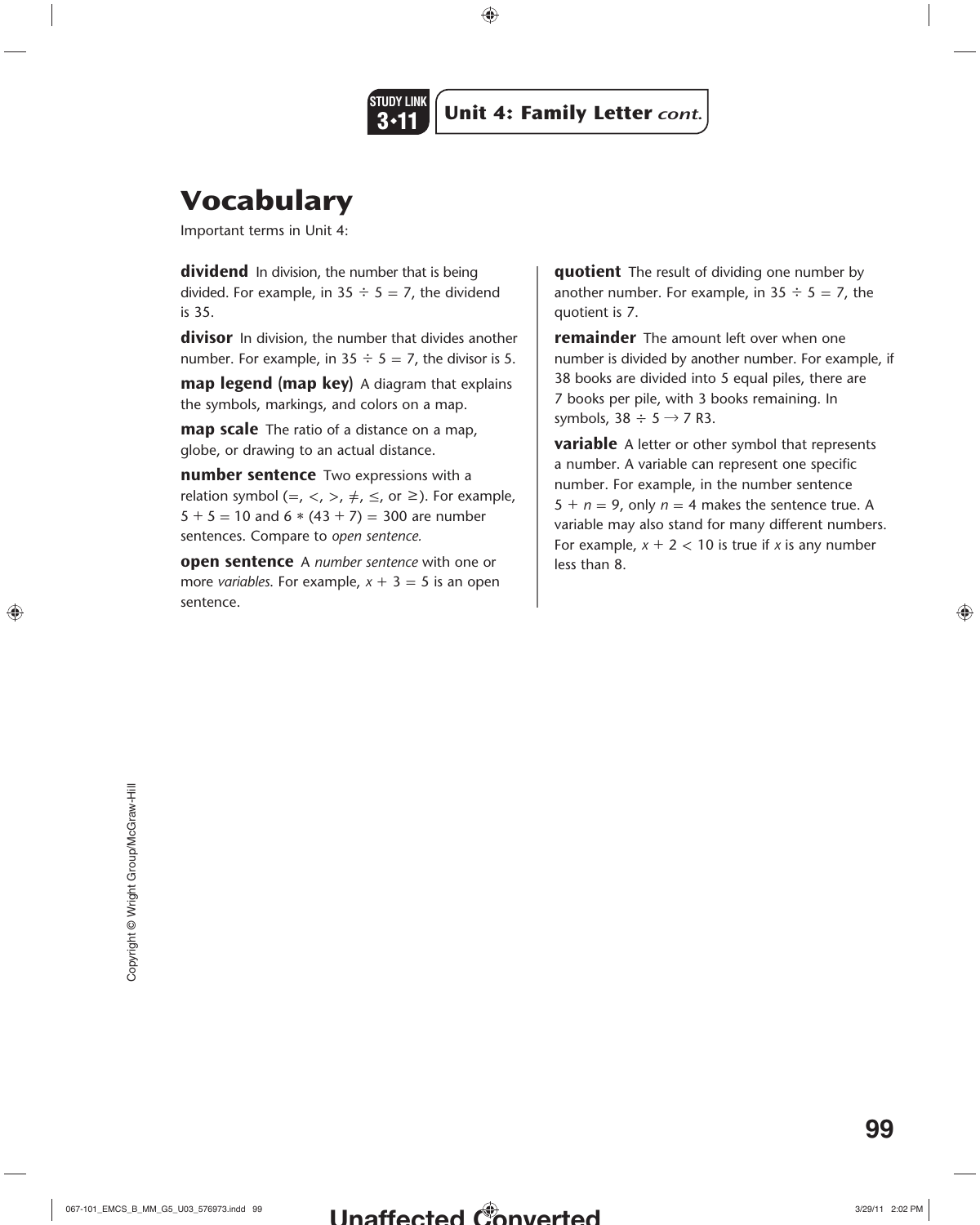

# **Do-Anytime Activities**

To work with your child on the concepts taught in this unit and in previous units, try these interesting and rewarding activities:

- **1.** Provide your child with opportunities to look at maps from various parts of the country. Ask him or her to explain the map legend and map scale, and to find the distances between two cities or places of interest.
- **2.** Read the book *A Remainder of One,* by Elinor J. Pinczes.
- **3.** Play *Division Dash, First to 100, Divisibility Dash*, *Division Top-It* or *Name that Number* as described in the *Student Reference Book.*
- **4.** Ask your child to write number stories that can be solved using division. Help your child solve those problems, and then identify how the quotient and remainder are used to answer the question in the number story.

## **Building Skills through Games**

In Unit 4, your child will practice division as well as other skills by playing these and other games. For detailed instructions, see the *Student Reference Book.*

## **Divisibility Dash** See *Student Reference Book,* page 302

This is a game for two to three players and requires a set of number cards. Playing *Divisibility Dash* provides practice recognizing multiples and using divisibility rules in a context that also develops speed.

### **Division Dash** See *Student Reference Book,* page 303

This is a game for one or two players. Each player will need a calculator. Playing *Division Dash* helps students practice division and mental calculation.

### **Division Top-It** See *Student Reference Book,* page 334

This is a game for two to four players and requires number cards. Playing Division Top-It provides practice recognizing multiples and applying division facts and extended facts.

### **First to 100** See *Student Reference Book,* page 308

This is a game for two to four players and requires 32 Problem Cards and a pair of sixsided dice. Players answer questions after substituting numbers for the variable on Problem Cards. The questions offer practice on a variety of mathematical topics.

**Name That Number** See *Student Reference Book,* page 325 This is a game for two or three players using the Everything Math Deck or a complete deck of number cards. This game provides a review of operations with whole numbers.